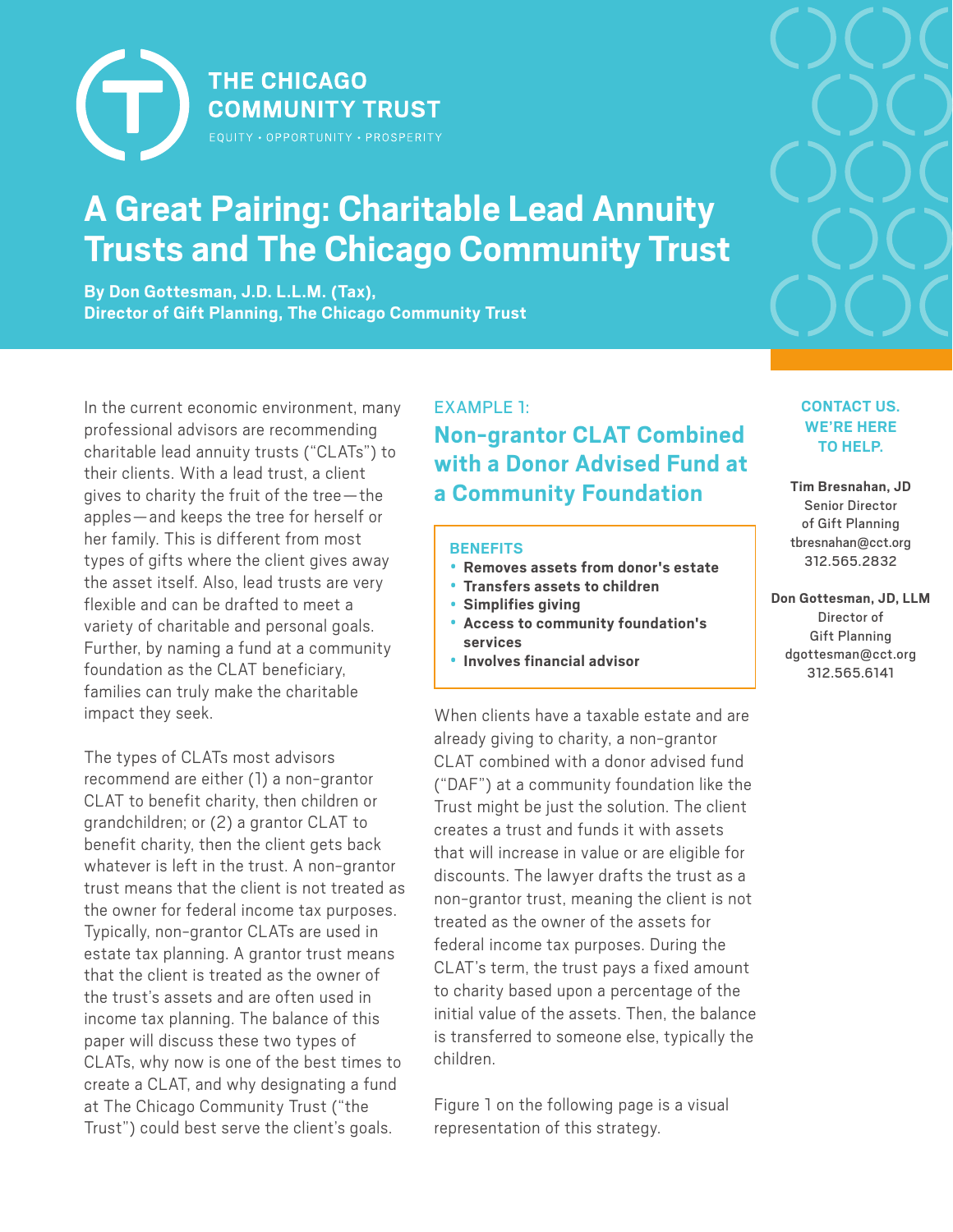

In Example 1, the client moves \$5 million of a low-basis asset out of her estate and in 10 years, transfers whatever is left in the trust to her children. The projected results are as follows:

- \$5 million removed from estate;
- About \$4.6 million transferred to children; and
- \$2.5 million to a fund (e.g., donor advised fund, endowment fund) at The Chicago Community Trust or other charity.

Although the client is not eligible for a charitable income tax deduction, she is eligible for a gift tax deduction of about \$2.4 million. There is a taxable gift of \$2.5 million.<sup>2</sup>

For clients who would rather not make a taxable gift, the CLAT could be structured so that the value of the charitable interest equals the value of the donated assets (a/k/a "zeroed out"). There are several ways to achieve that tax result by increasing the annuity amount paid to charity.

Table 1 shows the results when three different methods of increasing the charitable gift are applied to the same facts in Example 1.

## Table 1: Zeroed Out CLAT

|                  | <b>Level</b><br><b>Payments</b><br>$(10.22\%)$ | <b>Stepped</b><br>Payments <sup>3</sup> | <b>Sharkfin</b><br>Payments <sup>4</sup> |
|------------------|------------------------------------------------|-----------------------------------------|------------------------------------------|
| <b>Gift Tax</b>  | \$5                                            | \$5                                     | \$5                                      |
| <b>Deduction</b> | million                                        | million                                 | million                                  |
| <b>Amount to</b> | \$5.11                                         | \$5.13                                  | \$5.19                                   |
| <b>Charity</b>   | million                                        | million                                 | million                                  |
| <b>Amount to</b> | \$1.29                                         | \$1.36                                  | \$1.41                                   |
| <b>Family</b>    | million                                        | million                                 | million                                  |

Obviously, in this situation, the client would need to decide whether the primary purpose is to make a significant charitable gift or to benefit her family.

<sup>1</sup> Graphics courtesy of PG Calc.

<sup>2</sup> The additional assumptions used for this example are the August §7520 rate of 0.4%; total net return of 5.8% (1.7% income and 4.1% appreciation); annual sale of 10% of the portfolio; trustee fees of 1%; and Illinois income tax at 6.45%.

<sup>3</sup> The payments to charity begin at about 6.43% and increases 10% each year for 10 years.

<sup>4</sup> The payments to charity are \$50,000 for the first 9 years and then \$4.74 million in Year 10.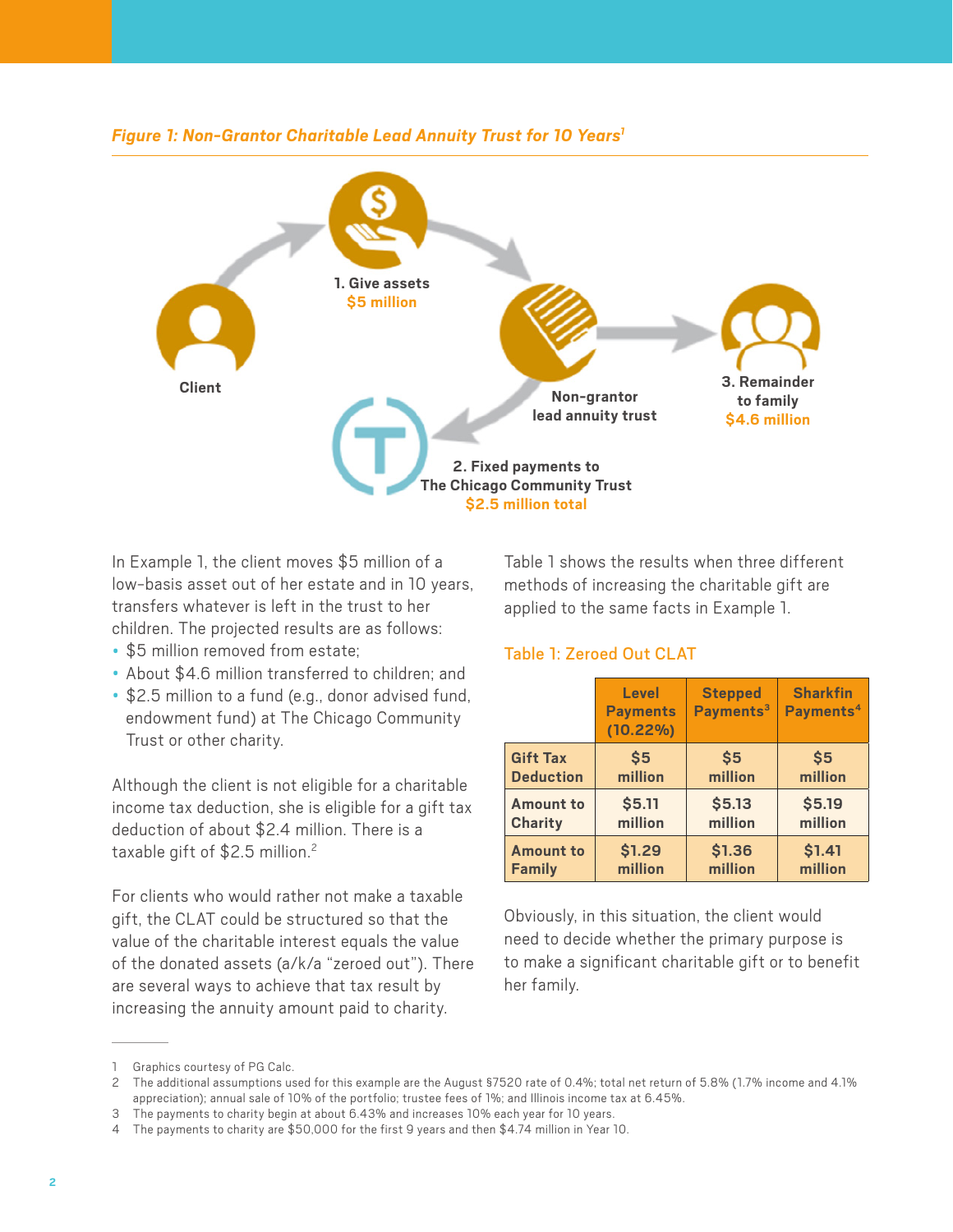#### Economic Reasons for Doing This Gift Now

Now is the best time to create a CLAT. Clients who create CLATs hope that the value of the trust's assets will continue to increase in value during the term and hope the CLAT will be invested in a way that it outperforms the total of the IRS's assumed rate of return; the annuity payment to charity; and the administration costs. When that all happens, the difference is transferred to the children or grandchildren tax free.

Currently, the IRS's assumed rate of return often called the "\$7520 rate"- is below 1%.<sup>5</sup> Accordingly, the overall costs of a CLAT are lower than with a higher presumed rate of return and thus a greater probability of a tax-free transfer to family.

Table 2 shows the results when different §7520 rates are applied to create a zeroed out CLAT with level payments. All the other assumptions in Example 1 have remained the same.<sup>6</sup> With the current §7520 rate, the client's children are expected to receive over \$1 million more than in 2018.

## Table 2: Application of Different §7520 Rates to a Zeroed Out CLAT with Level Payments to the Facts in Example 1

|                                     | <b>August</b><br>2018 | <b>August</b><br>2019 | <b>August</b><br>2020 |
|-------------------------------------|-----------------------|-----------------------|-----------------------|
| <b>§7520 Rate</b>                   | 3.4%                  | 2.2%                  | 0.4%                  |
| <b>Fixed Annuity</b><br>Rate        | 11.96%                | 11.25%                | 10.22%                |
| <b>Gift Tax</b><br><b>Deduction</b> | \$5<br>million        | \$5<br>million        | \$5<br>million        |
| <b>Amount to</b><br>Charity         | \$5.98<br>ممتللته     | \$5.62<br>million     | \$5.11<br>million     |
| Amount to<br>Eamily                 | \$279,000             | \$699,000             | \$1.29<br>million     |

## Benefit of Designating a DAF as the Charitable **Beneficiary**

Clients often struggle with choosing which charity or charities should receive the annuity payments. This struggle intensifies when the term of the CLAT increases in hopes that a longer term will give more money to the family. A client might feel that she knows a specific charity well today or in five years. However, what about that charity in 10, 15 or 20 years? Will the charity continue to operate or even have the same board? Will it be fiscally sound? What if a cure is found or a legal battle won? Those are some of the questions to explore with irrevocable gifts with long durations.

Designating a DAF as the beneficiary solves the issue of having to choose a single charity or multiple charities. The client serves as the advisor of the DAF and has the right to recommend which charities to support, when to support them, and what amount they receive. She can choose to support one group of charities one year and a different group the following year. Remember that, when drafting the CLAT, the beneficiary is the DAF sponsor because a DAF is a component fund at the sponsor—essentially a subaccount—and does not have a separate tax identification number.

Other benefits of choosing a DAF as the beneficiary include:

- Simplified tax reporting because the trustee receives one acknowledgment letter each year the CLAT distributes the annuity payment to the DAF;
- Continued use of a preferred financial advisor's investment expertise when permitted by the DAF sponsor; and
- Engagement of the next generations in charitable giving when the children or grandchildren are designated as the advisors on the DAF.

<sup>5</sup> The "§7520 rate, however, has generally been decreasing during the past 20 years. Clients have the option to elect the lowest rate, using the rate for the month that the CLAT is created or the rates for the two months preceding. Because the IRA announces the rate for the next month around the 18th of the month, some clients wait until after the IRS has announced the rate for the successive month before creating the CLAT.

<sup>6</sup> See Footnote 2. The CLAT is funded with assets worth \$5 million and a basis of \$1 million.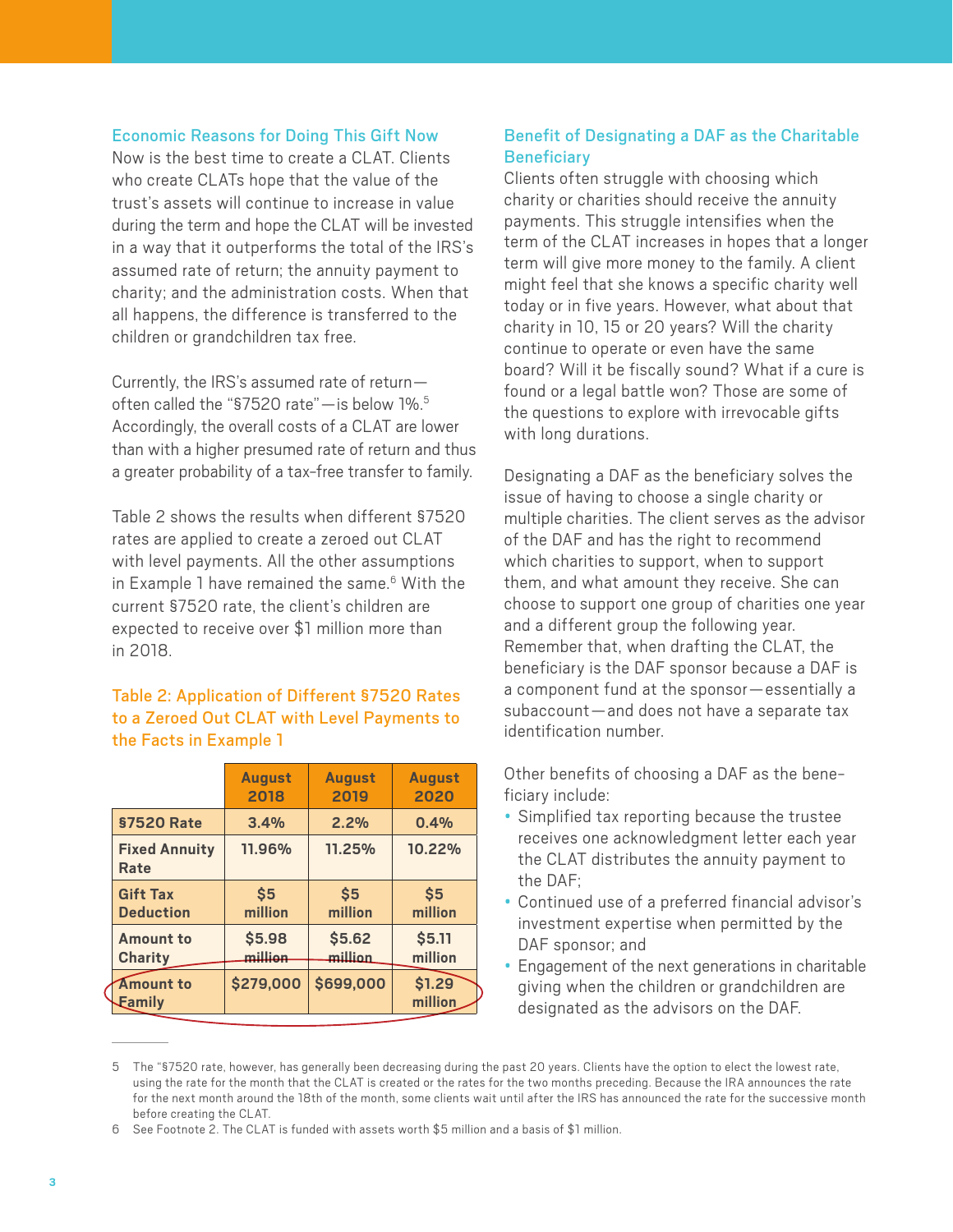## Increased Benefit of Designating a DAF at The Chicago Community Trust as the Charitable **Beneficiary**

A DAF at the Trust gives clients a team. First, clients are paired with a person—a philanthropic advisor—who helps them achieve the charitable impact they wish to make, whether in Chicago or elsewhere. This service is included in the DAF's administrative fee and all DAF holders may receive this service regardless of the fund's value.

The philanthropic advisor helps clients:

- Learn about other charities doing work in their interest area (e.g., homelessness, education, environment) beyond the ones to which they typically make gifts;
- Learn more about the charities within their region; and
- For those newer to charitable giving, determine their interest areas, learn about the best-inclass charities doing that work, and obtain suggestions for amounts to give to a specific charity.

Second, clients gain access to the Trust's team of experts. Unlike other DAF sponsors, we have an endowment from which we distribute funds— "grants"—in support of our commitment to strengthening the Chicago region. These grants are awarded after thorough review by our Community Impact team, who know which organizations are making a measurable difference throughout the Chicago region. They also have relationships with staff at community foundations in other regions with whom they share ideas and best practices. Thus, clients who create a DAF at the Trust get access to our subject matter experts, their knowledge and their networks.

#### EXAMPLE 2:

## **Grantor CLAT Combined with a Donor Advised Fund at a Community Foundation**

#### **BENEFITS**

- **Immediate income tax deduction**
- **Deferral of taxes**
- **Return of assets**
- **Simplifies giving**

When clients are already giving to charity, a reversionary grantor CLAT combined with a DAF or restricted fund at the Trust or another community foundation might be just the solution. This CLAT type allows the client to give away the asset and then get it back. So, when the term ends, the client could do another CLAT.

The client creates a trust and funds it, typically, with cash, securities or assets that will increase in value or are eligible for discounts.<sup>7</sup> The lawyer drafts the trust as a grantor trust meaning the client is treated as the owner of the assets for federal income tax purposes. During the CLAT's term, the trust pays a fixed amount to charity based upon a percentage of the initial value of the assets. Then, the balance in the CLAT is returned to the donor.

Clients who create this type of CLAT are eligible for a charitable income tax deduction. However, the client will pay tax on the income generated by the trust. Also, if the client does not survive the CLAT's term, then the client's estate will recognize either a pro-rata recapture or a full recapture of the deduction taken.<sup>8</sup> Full recapture occurs, as discussed later, when the client retains control over the money received by the charitable beneficiary.

Figure 2 on the following page is a visual representation of this strategy.

<sup>7</sup> Sometimes, advisors recommend funding close to a liquidity event for holders of C-corporation stock, minority interests in real estate or partnership interests with passive income only.

<sup>8</sup> Internal Revenue Code §170(f)(2)(B).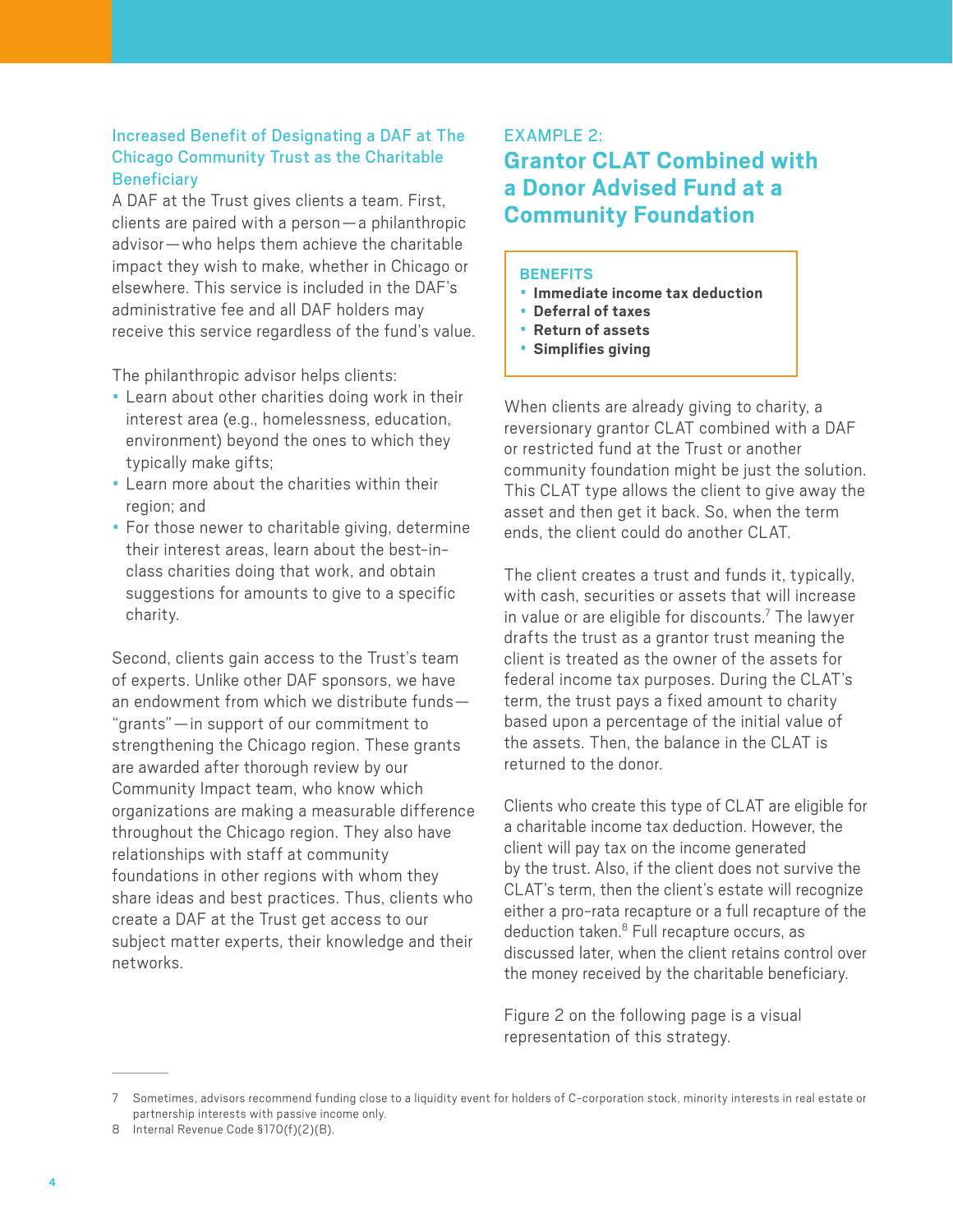

#### *Figure 2: Reversionary Grantor Charitable Lead Annuity Trust for 5 Years9*

In Example 2, the client takes a low-basis asset worth \$1 million, transfers it to a CLAT for five years, and gets back whatever is left in the trust. The projected results are as follows:

- About a \$247,000 income tax charitable deduction;
- \$250,000 to a fund (e.g., donor advised fund, endowment fund) at The Chicago Community Trust or other charity;
- About a trust balance of \$987,000 returned to the client—almost the entire original funding amount. $10$

Assuming the client pays federal and state income taxes at the highest rates, the client will pay about \$121,000 in total taxes over the five-year term. $<sup>11</sup>$ </sup>

#### Candidates for a Reversionary Grantor CLAT

This CLAT form works regardless of whether the

client has a taxable estate or whether the client currently itemizes. In fact, for clients who do not itemize due to the 2017 Tax Cuts and Jobs Act, creating a CLAT may enable them to itemize in the year they create it. Other clients who may benefit from a grantor CLAT are those who would like to:

- Make a multi-year pledge to a charity;
- Create an endowment for a charity or multiple charities;
- Do retirement planning using funds received as a bonus or other income; or
- Defer gains because of a liquidity event.

#### Economic Reasons for Doing This Gift Now

Now is the best time to create a CLAT because the lower the §7520 rate, the higher the charitable income tax deduction. Table 3 on the following page shows the results when different §7520 rates are applied to the circumstances in

<sup>9</sup> Graphics courtesy of PG Calc.

<sup>10</sup> The additional assumptions used for this example are: August §7520 rate of 0.4%; basis of \$400,000; total net return of 5.8% (1.7% income and 4.1% appreciation); annual sale of 10% of the portfolio; trustee fees of 1%.

<sup>11</sup> Assumptions for client's tax rates: federal income tax rate of 40.8% (37% + 3.8& net investment income) and 20% for capital gain; Illinois income tax rates of 4.95% for ordinary and capital gain. Projected income taxes paid: YR1 = \$27,230; YR2 = \$25,531; YR3 = 24,058; YR4 = 22,782; and YR5 = 21,674.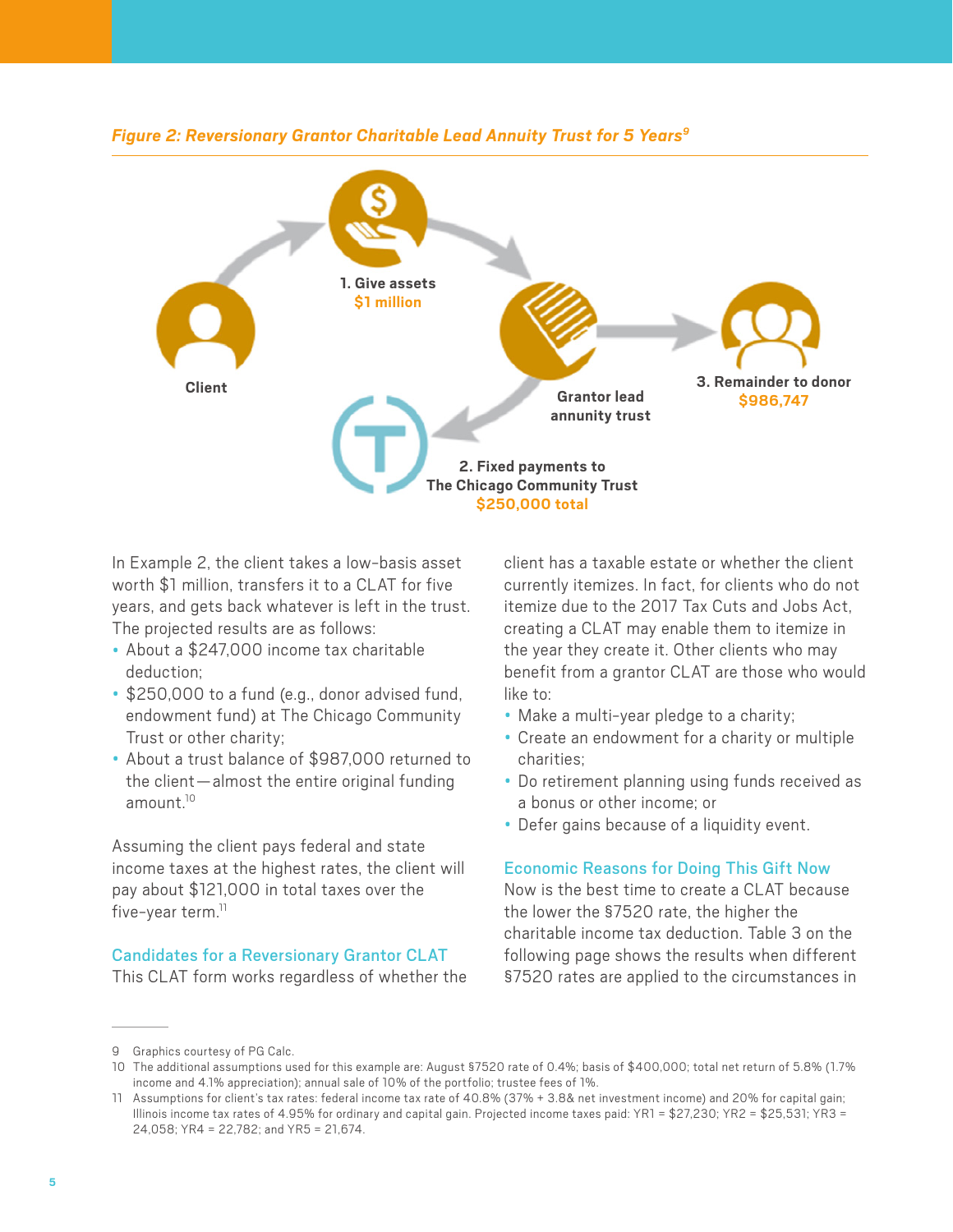Example 2. All the other assumptions remained the same.12 With the current §7520 rate, the client is eligible for a charitable income tax deduction that is about \$21,000 more than in 2018.

## Table 3: Application of Different §7520 Rates to Facts in Example 2

|                                                | <b>August</b><br>2018 | <b>August</b><br>2019 | <b>August</b><br>2020 |  |
|------------------------------------------------|-----------------------|-----------------------|-----------------------|--|
| <b>§7520</b><br>Rate                           | 3.4%                  | 2.2%                  | 0.4%                  |  |
| <b>Income Tax</b><br><b>Deduction</b>          | \$226,390             | \$234,310             | \$247,030             |  |
| <b>Amount to</b><br>Charity                    | \$250,000             | \$250,000             | \$250,000             |  |
| <b>Balance</b><br><b>Returned</b><br>to Client | \$986,747             | \$986,747             | \$986,747             |  |

## Benefit of Designating a DAF as the Charitable **Beneficiary**

The same reasons for designating a DAF as the charitable beneficiary for a non-grantor CLAT apply to grantor CLATs, namely:

- Flexibility when choosing charities—even changing them from year-to-year;
- Continued use of their preferred financial advisor's investment expertise when permitted by the DAF sponsor; and
- Engagement of the next generations in charitable giving when the children or grandchildren are designated as the advisors on the DAF.

However, there's an even more persuasive tax reason to select a DAF. If the client designates the family foundation as the beneficiary and (i) dies during the CLAT's term and (ii) participated in decisions about how to distribute the money

received from the CLAT, then the client's estate must recapture **the entire deduction** taken by the donor.13 By contrast, if the client had designated a DAF or other type of fund at a community foundation, then the recapture is limited to the deduction received minus the discounted value of all income taxed to the donor.<sup>14</sup> Thus, it's better to name a DAF as the beneficiary.

## Increased Benefit of Designating a DAF or Other Fund Type at The Chicago Community Trust as the Charitable Beneficiary

As previously stated, by designating a DAF at the Trust or other community foundation as the charitable beneficiary, a client gets a person to help them achieve the impact they seek and access to our team of subject matter experts and their networks because the Trust makes grants to other charities from its own endowment.

However, there are other fund types at the Trust or other community foundations that may meet the client's goals. Clients seeking to create an endowment for one or more charities—whether in Chicago or elsewhere—might choose to have the CLAT benefit a designated fund. With a designated fund, the client creates a fund for one or more favorite charities, yet the assets remain outside of the reach of those charities.

This feature may be helpful for newer charities or charities with more modest operating budgets. It is particularly helpful for soon-to-be former board members who want to create the charity's first endowment or limit a future board's access to the charity's assets. Also, clients benefit by creating a designated fund at the Trust because they:

• Create a fund at a single institution, rather than having to track funds at multiple institutions; and

<sup>12</sup> See Footnote 10. The CLAT is funded with assets worth \$1 million and a basis of \$400,000.

<sup>13</sup> Internal Revenue Code §2036(a) and §170(f)(2)(B).

<sup>14</sup> Internal Revenue Code §170(f)(2)(B). Although there appears to be a conflict with Treas. Reg. §1.170A-6(c)(4), the IRC prevails per Rev. Proc. 2008-45, §8.01(5).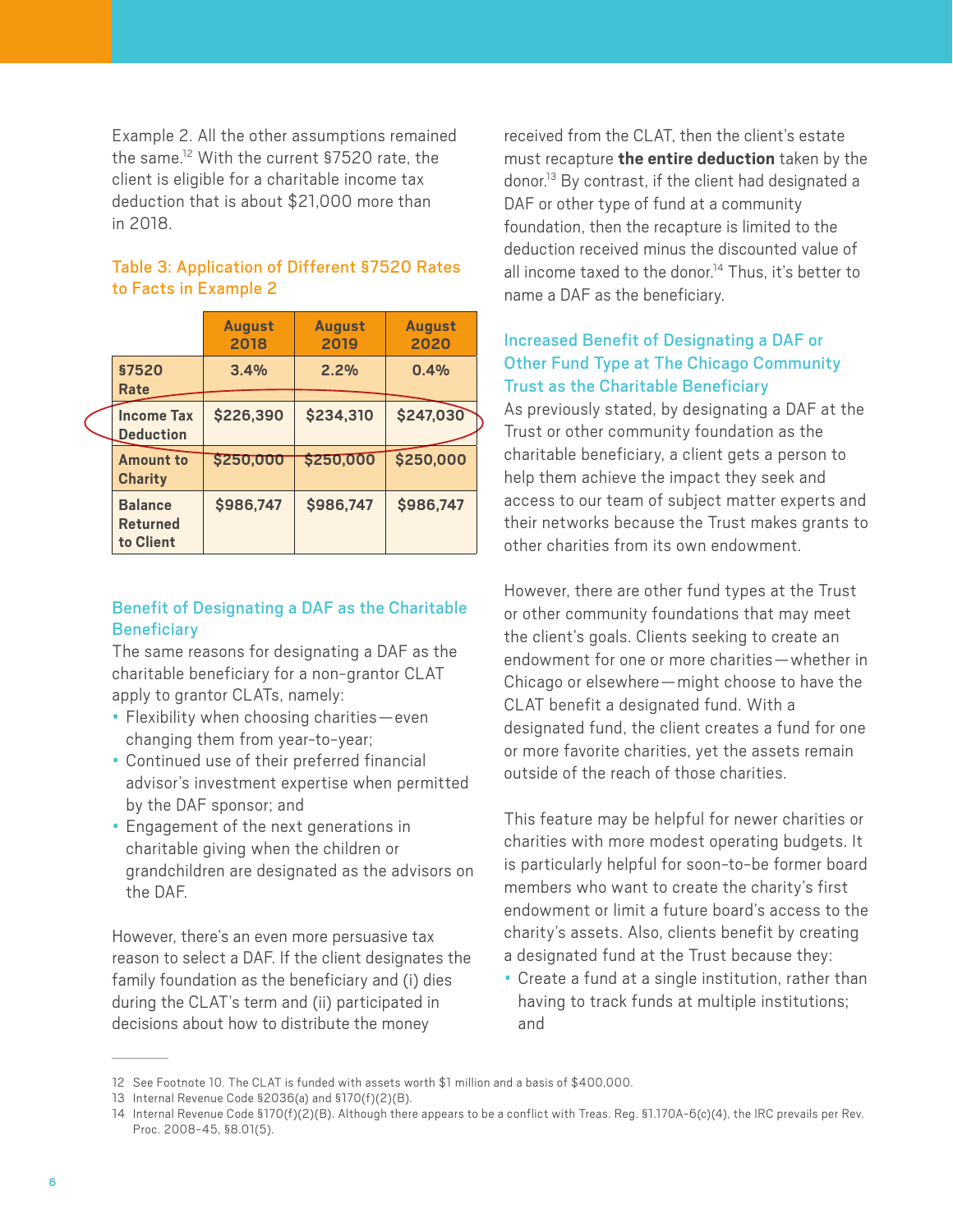• Only need to meet the fund minimum established by the Trust or another community foundation, rather than having to meet the fund minimum for an endowment at each charity.

Clients who have a specific area of interest they wish to support—like the arts, children, food and shelter—but would rather not select the specific charities might consider designating a field of interest fund. This is the type of fund where the donor tells the Trust the areas he or she wishes to support and our staff select the charities providing "best in class" services to receive the funds. In a sense, we act as the client's philanthropic fiduciary.

Finally, clients with strong ties to our region and the work of the Trust might consider designating an unrestricted fund as the CLAT's beneficiary. Our board, in its fiduciary capacity, ensures that the funds are used for our region's most pressing needs.

## **Conclusion**

Whether a non-grantor CLAT or a grantor CLAT best fits your clients' goals, the best time to create one is now. Current, low §7520 rates allow your clients to:

- Maximize the likelihood of tax-free transfers of assets to children; or
- Maximize eligibility for an income tax charitable deduction.

Like any gift, clients ought to assemble their team of professional advisors—lawyer, financial advisor, and accountant—to ensure their tax goals are met. Similarly, advisors and clients could also talk to the team at The Chicago Community Trust about which fund type could ensure the client's charitable goals are also met.

If you have any questions about charitable lead trusts or would like to learn more about our trustee services, please contact Don Gottesman, Director of Gift Planning, at [dgottesman@cct.org](mailto:dgottesman@cct.org) or at 312-616-6141 or Tim Bresnahan, Senior Director of Gift Planning, at [tbresnahan@cct.org](mailto:tbresnahan@cct.org) or at 312-565-2832. We would also be happy to provide you or your client with an illustration.